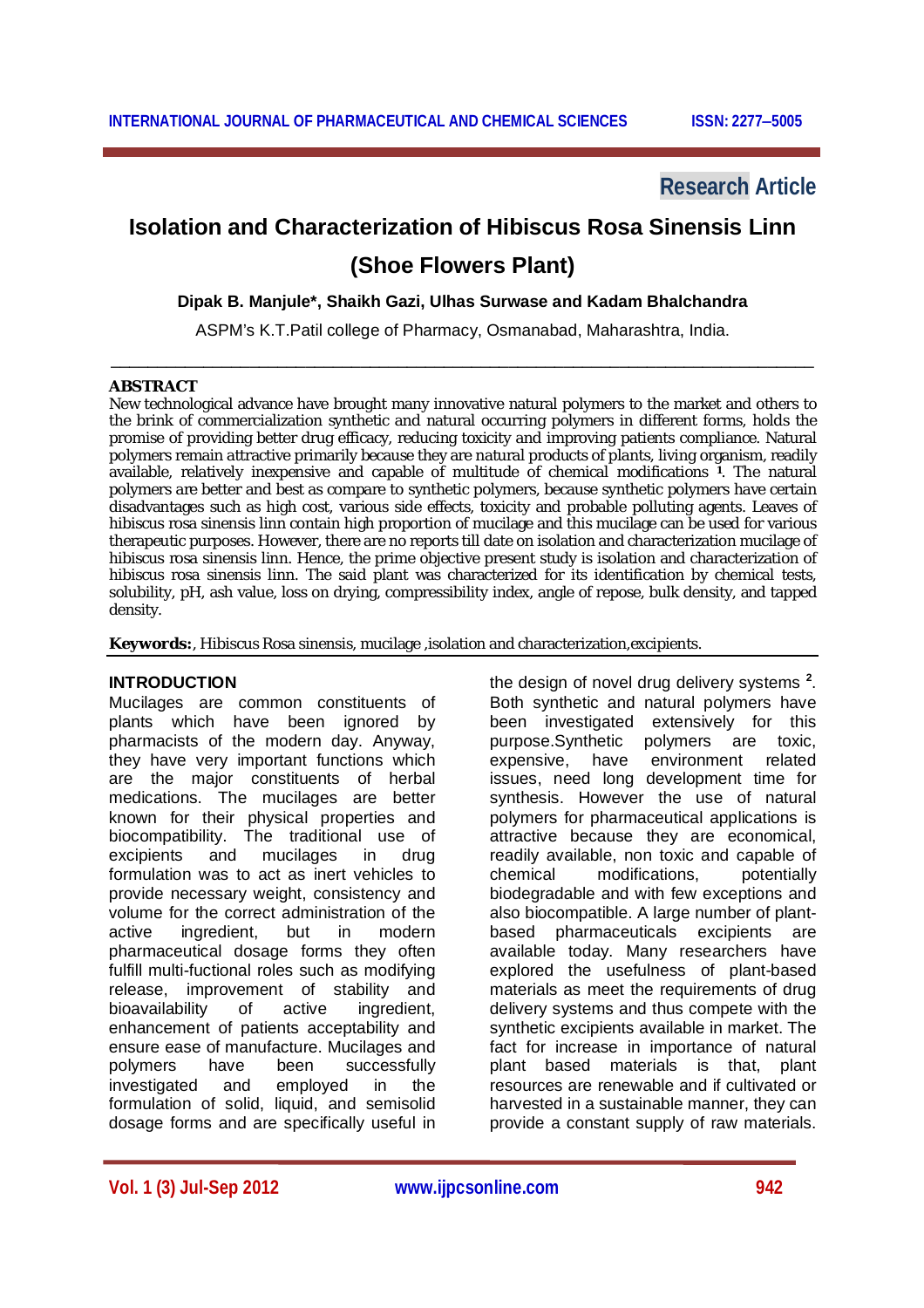Ξ However, substances from plant origin also pose several potential challenges such as being synthesized in small quantities and in mixtures that are structurally complex, which may differ according to the location of the plants as well as other variables such as the season. This may result in a slow and expensive isolation and purification process. The plant based mucilages and polymers have been studied for their applications in different pharmaceutical dosage forms like matrix controlled system, film coating agents, buccal films, microspheres, nanoparticles, viscous liquid formulations like ophthalmic solutions, suspensions, implants and their aaplicability and efficacy has been proven. These have also been utilized as viscosity enhancers, stabilizers, disintegrants, solubilisers, emulsifiers, suspending agents, gelling agents and bioadhesives, binders in the above mentioned dosage forms.

#### **MATERIALS AND METHOD Materials**

The leaves of hibiscus rosa sinensis linn were collected, from local market. The leaves were authenticated from Govt Agriculture college Osmanabad,the specimen vouchure is been preserved in<br>our college for future references our college for future references .Laboratory grade acetone required for isolation was purchased from Rajesh chemicals Mumbai.

## **Extraction of mucilage**

The fresh hibiscus rosaninensis linn leaves were collected and washed with water to remove dirts and debries. Leaves were powdered and soaked in water for 5-6 hrs, boiled for 30 minutes and left stand for 1hours to allow complete release of mucilage into water. The mucilage was extracted using multi-layer muslin cloth bag to remove the marc from the solution. Acetone (in the volumes of three times to the volume of filtrate) was added to precipitate the mucilage. The mucilage was separated, dried, in an oven at  $40^{\circ}$ c, collected, ground, passed through #80 sieve

and stored in dessicator at room temperature for further use**<sup>3</sup>** .

## **Purification of the mucilage**

The crude mucilage (1%) was obtained after extraction which was centrifuged at 10000rpm, decanted and precipitated in acetone following 1:2 mucilaginous solution acetone ratio, washed with isopropyl alcohol with 1:1 volume ratio and finally it was dried**<sup>4</sup>** .

# **Physiochemical characterization of mucilage**

## **Percent yield**

The percentage yield was calculated on the amount of leaves of hibiscus species used for extraction process and amount of dry powder obtains individually depend upon solvents used**<sup>8</sup>** . The percentage yield was calculated using the formula mentioned below,

| Percentage yield = Wt of dried mucilage obtained |              |
|--------------------------------------------------|--------------|
| -----------------------------------              | $\times 100$ |
| Wt of leaves powder taken                        |              |

## **Weight loss on drying**

Weight loss on drying was determined for an appropriate quantity of mucilage at 105  $^{0}$ c for 2 hour and percentage loss of moisture on drying was calculated using formula**<sup>5</sup>** .

**LOD (%) = (weight of water in sample /weight of dry sample) ×100** 

## **Chemical test**

Chemical identification tests for the dry mucilage powder such as proteins, aminoacids, alkaloids, carbohydrates, tannins, glycosides; starch, terpinoids, etc were performed using conventional techniques**<sup>6</sup>** .

## **Angle of repose (ө)**

Angle of repose (**ө**) was determined using funnel method.The mucilage powder was poured through a funnel that can be raised vertically until a maximum cone height (h) was obtained**<sup>7</sup>** . The radius of the heap(r)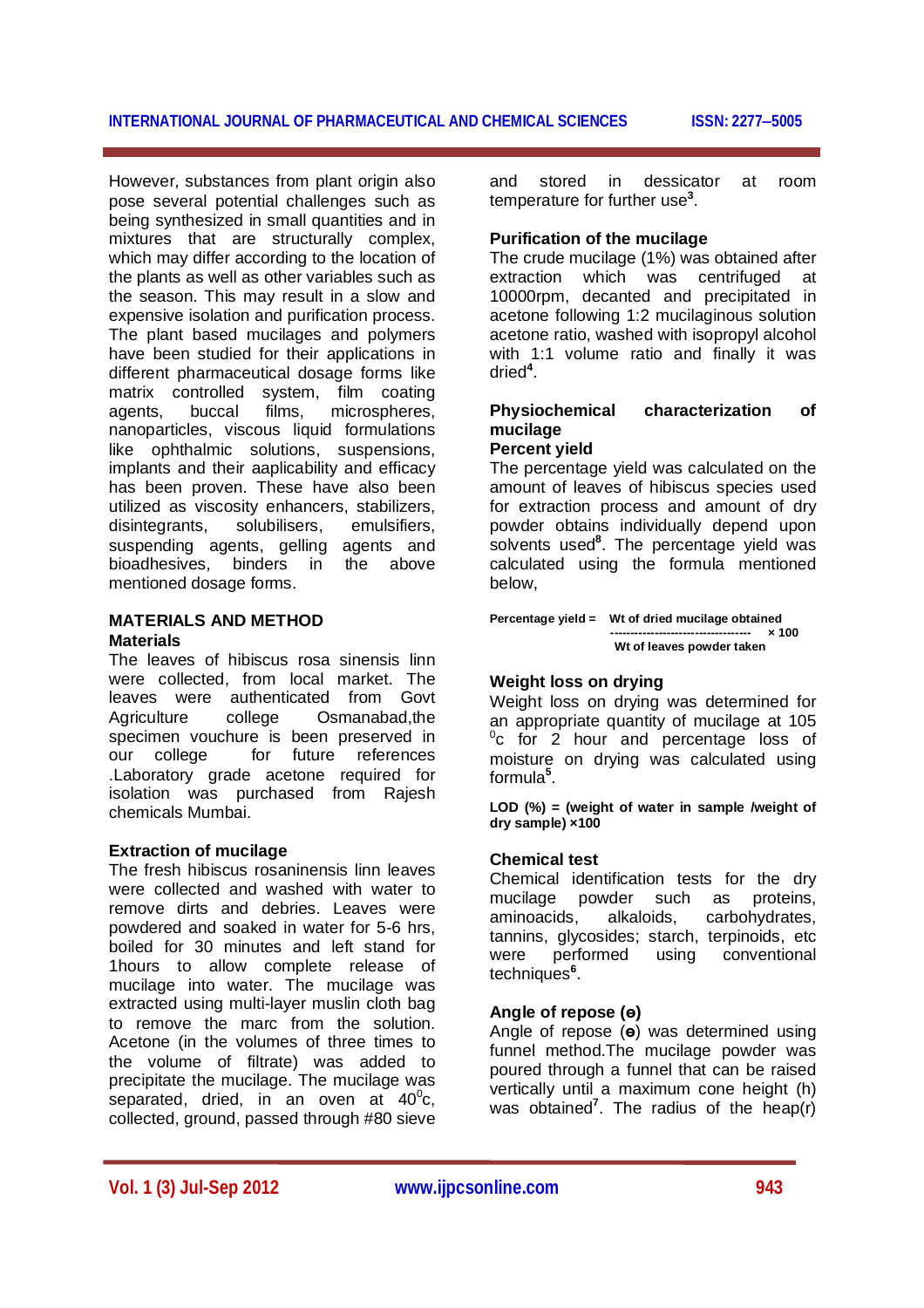was measured and angle of repose was calculated

## **Angle of repose (** $\theta$ **)** = tan<sup>-1</sup>( $\theta$ /r)

#### **Bulk and tapped density**

Ξ

A preweighted, presieved quantity of dried mucilage was poured into a graduated cylinder, and the volume recorded. The cylinder was tapped until the powder-bed volume reached a minimum value, and the tapped volume was recorded .the bulk and tapped densities were calculated Bulk density = Mass/Bulk volume Tapped density =Mass/Tapped volume

#### **Compressibility index**

Compressibility index gives the important property of granules .it also known as carrs index. It can be calculated by using formula:

**Tapped density-bulk density**  $\times$  100  **Tapped density**

#### **Hausner's ratio**

Hausner's ratio is an index of ease of powder flow; it is calculated by following formula

#### **Hausner's ratio = tapped density /bulk density**

#### **Particle size distribution**

The particle size distribution of mucilage/polysaccharides was done powder was sprinkled on glass slide containing glycerin. The particle size of mucilage/polysaccharides was carried out using calibrated eye piece micrometer. About 100 particles size were counted in different fields**<sup>8</sup>** .The particle size distribution of mucilage shown in fig1.



**Fig. 1: Particle size distribution of dry mucilage powder**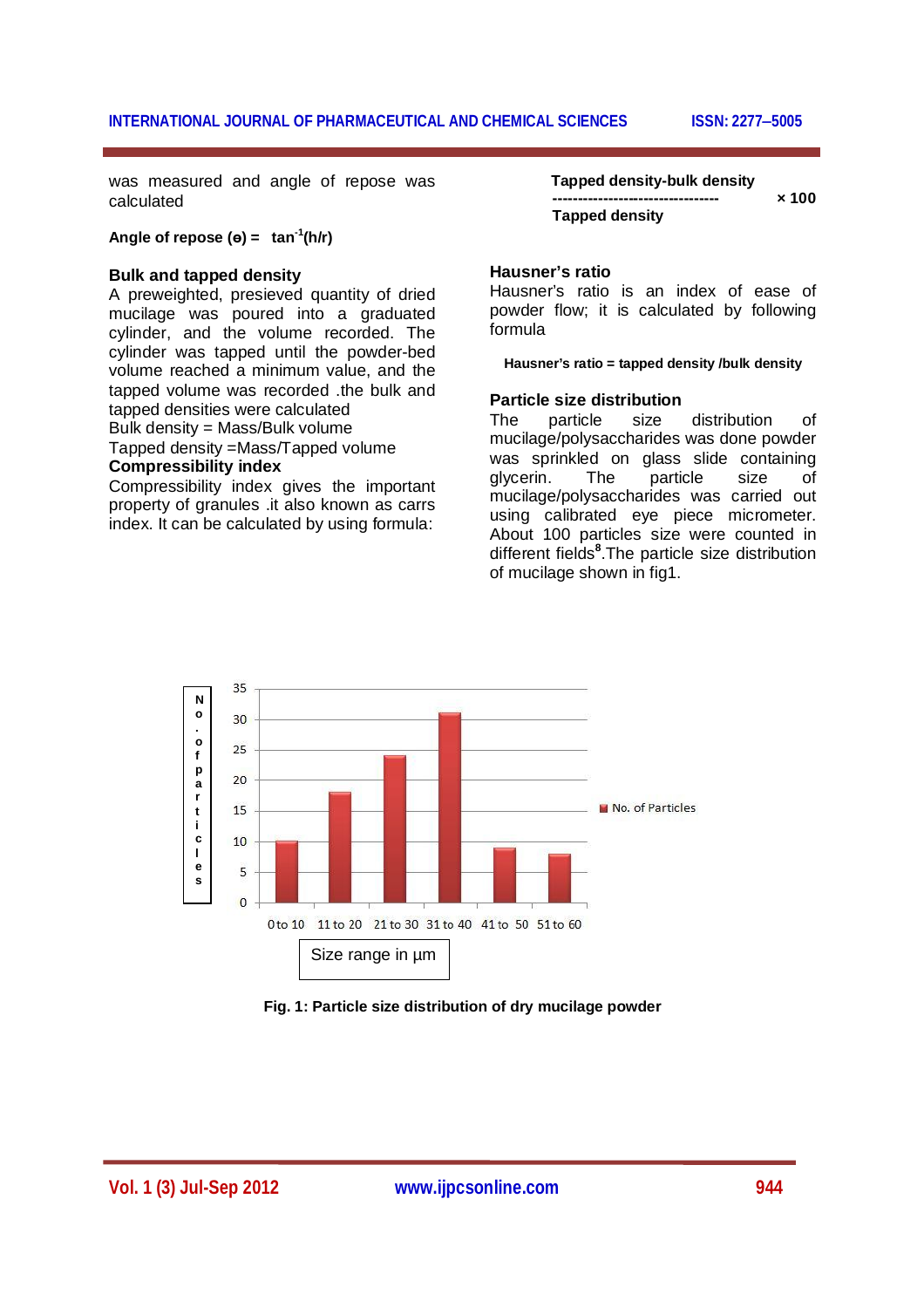#### **INTERNATIONAL JOURNAL OF PHARMACEUTICAL AND CHEMICAL SCIENCES ISSN: 22775005**

#### **pH of solution**

Ξ

The pH of 1 % w/v solution of the dry powder mucilage in distilled water was measured using calibrated digital pH meter at room temperature**<sup>9</sup>** .

#### **Swelling ratio**

In this study 1 g of dry mucilage powder was placed in a 100-ml stoppered graduated cylinder. The initial bulk volume of the dry mucilage was measured. 2 ml of alcohol (95%) was added for good dispersion and then distilled/demineralized water was added to sufficient quantity to yield 100-ml of uniform dispersion. The viscous solution was added at room

temperature and the sediment volume of the swollen mass was noted after 24hr. The swelling ratio was calculated by determining the ratio of swollen volume to the initial bulk volume using the formula**9,10**;

$$
S = \underbrace{V2-V1}_{V1}
$$

Where;

 $S =$  swelling index

- $V1$  = volume occupied by the mucilage prior to hydration
- $V2$  = volume occupied by the mucilage after hydration.

| <b>Parameters</b>                           | <b>Results</b>             |
|---------------------------------------------|----------------------------|
| Solubility                                  | Slightly soluble in water  |
| Odour                                       | Characteristics            |
| Taste                                       | Mucilaginous               |
| Appearance                                  | Amorphous                  |
| Percentage vield                            | 5.33 %                     |
| Identifications<br>a)mounted in 96% ethanol | Transparent angular masses |
|                                             | Particles stained red      |
| рH                                          | 6.82                       |
| LOD                                         | 9.1%                       |
| Swelling index                              | 20                         |
| Ash value                                   | 2%                         |
| Sulphated ash                               | 0.60%                      |
| Test for carbohydrates                      |                            |
| (Molish test)                               | ÷                          |
| Test for tannins                            | ÷                          |
| Test for glycosides                         |                            |
| Test for starch                             |                            |
| Test for terpenoids                         |                            |
| Flavonoids                                  | ÷                          |
|                                             | b)mounted in ruthenium red |

**Table 1: Physio-Chemical characterization of mucilage**

+ present, - absents

|  |  |  | Table 2: Flow properties of the mucilage powder |  |
|--|--|--|-------------------------------------------------|--|
|  |  |  |                                                 |  |

| <b>S. No.</b> | <b>Parameter</b>      | <b>Results</b>   |  |
|---------------|-----------------------|------------------|--|
|               | Average particle size | 28.90 um         |  |
| 2             | Angle of repose       | 28.75            |  |
| 3             | <b>Bulk density</b>   | $0.75$ gm/cm $3$ |  |
| 4             | Tapped density        | $1.13$ gm/cm $3$ |  |
| 5             | Carr index (%)        | 35.73            |  |
| 6             | Hausner's ratio       | 1.55             |  |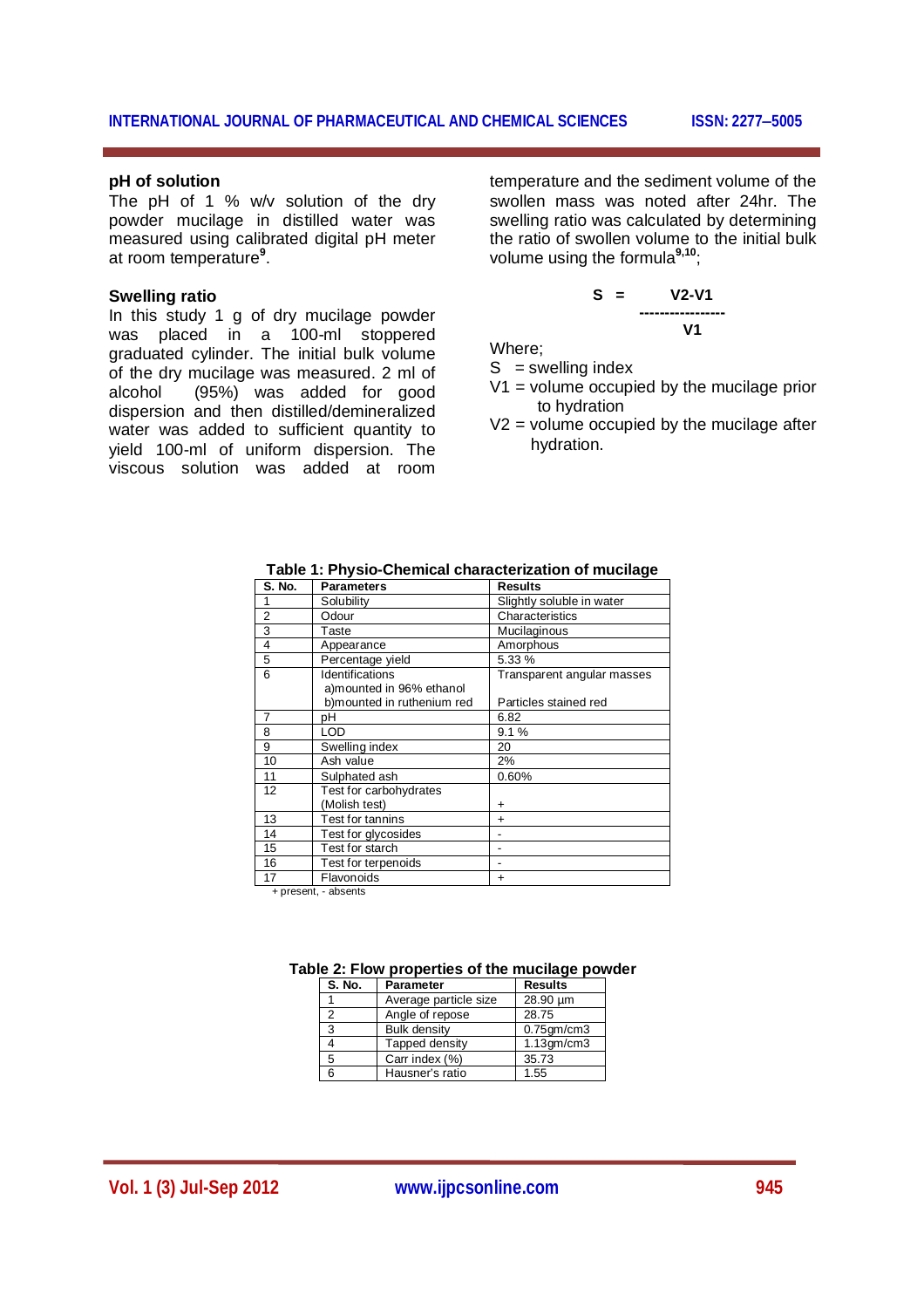#### Ξ **RESULT AND DISCUSSION**

The mucilage was extracted from hibiscus species for pharmaceutical use. The product extracted was acceptable with characteristic, odour, mucilaginous taste and coarse powder aspects. The percent yield of the dry mucilage powder was found in distilled water 5.5 %. The chemical tests were performed on the extracted mucilage powder for the identification of active constituents such as proteins, tannins, glycosides, starch, terpenoids, flavonoids, and alkaloids, etc, which ensured the presence of tannins, carbohydrates flavonoids and absence of glycosides, terpenoids. The pH of 1% w/v solution of the mucilage powder in distilled water was 6.82 which indicates product is acidic in nature. The swelling index of mucilage powder was found to be 20. In powder characteristization studies, angle of repose, bulk density, tapped density, cars index and hausners ratio were performed and results was found,  $28.75^\circ$ , ,  $0.75$ gm/cm<sup>3</sup>,  $1.13$ gm/cm $3$ , 35.73% and 1.55 respectively.

## **CONCLUSION**

The use of natural mucilages for pharmaceutical applications is attractive because they are economical, readily available, non-toxic, and capable of chemical modifications, potentially biodegradable and with few exceptions also biocompatible. Natural mucilages can also be modified to have tailor-made products for drug delivery systems and thus can compete with the synthetic controlled release excipients available in the market. These can be used not only in tablets formulations but also in sustaining the release of the drugs, proving useful for development of gastro retentive dosage form, bioadhesive systems, microcapsules etc. Hence, we can conclude that the use of mucilages as an pharmaceutical excipient and polymers can prove an alternative to synthetic polymers in drug discovery and drug design.

## **ACKNOWLEDGEMENTS**

The authors are thankful to the Shri Sudhir .K. Patil sir, Executive President, ASPM Osmanabad, for providing research facilities and constant encouragement to carry out the work.

## **REFERNCES**

- 1. Chasin Mark, langer Robert. Biodegradable polymers as drug delivery systems. Special Indian, Marcel Dekker, INC, Newyork, 1990.
- 2. Avachat Amelia M, Dash Rakesh R and Shrotriya Shilpa N. Recent Investigations of Plant Based Natural Gums, Mucilages and Resins in Novel drug Delivery Systems. Indian Journal of Pharmaceutical Education and Research. 2011;45(1):86-99.
- 3. Ameena K, Dilip C, Saraswathi R and Krishnan PN. Isolation of mucilages from Hibiscus rosasinensis linn and Okra (Abelmoschus esculentus linn) and studies of binding effects of the mucilages. Asian pacific Journal of Tropical Medicine. 2010:539-543.
- 4. L- Medina- Torres, E Brito-D e-La Fuente, R- Kathain. Rheological Properties of Mucilage Gum (Opontia ficus indica) Food Hydrocolloids. 2000;14:417-424.
- 5. Kokate CK. Practical Pharmacognocy, 3<sup>rd</sup> edition, Vallabh Prakashan,Delhi,1991.
- 6. Bharat MR and Kawatikawar PS. Isolation and Characterization of Remusatia vivipara Tubers Mucilage. International Journal of Pharmacy and Biological Science. 2011;1(4):457-461.
- 7. Martin A, Swarbrick J, Cammarata. In Physical Pharmacy,  $3<sup>rd</sup>$  edition, Lippincott Williams and Wilkins,1991.
- 8. Shah Viral and Patel Rucha. "Studies on mucilage from Hibiscus rosa-sinensis linn as oral